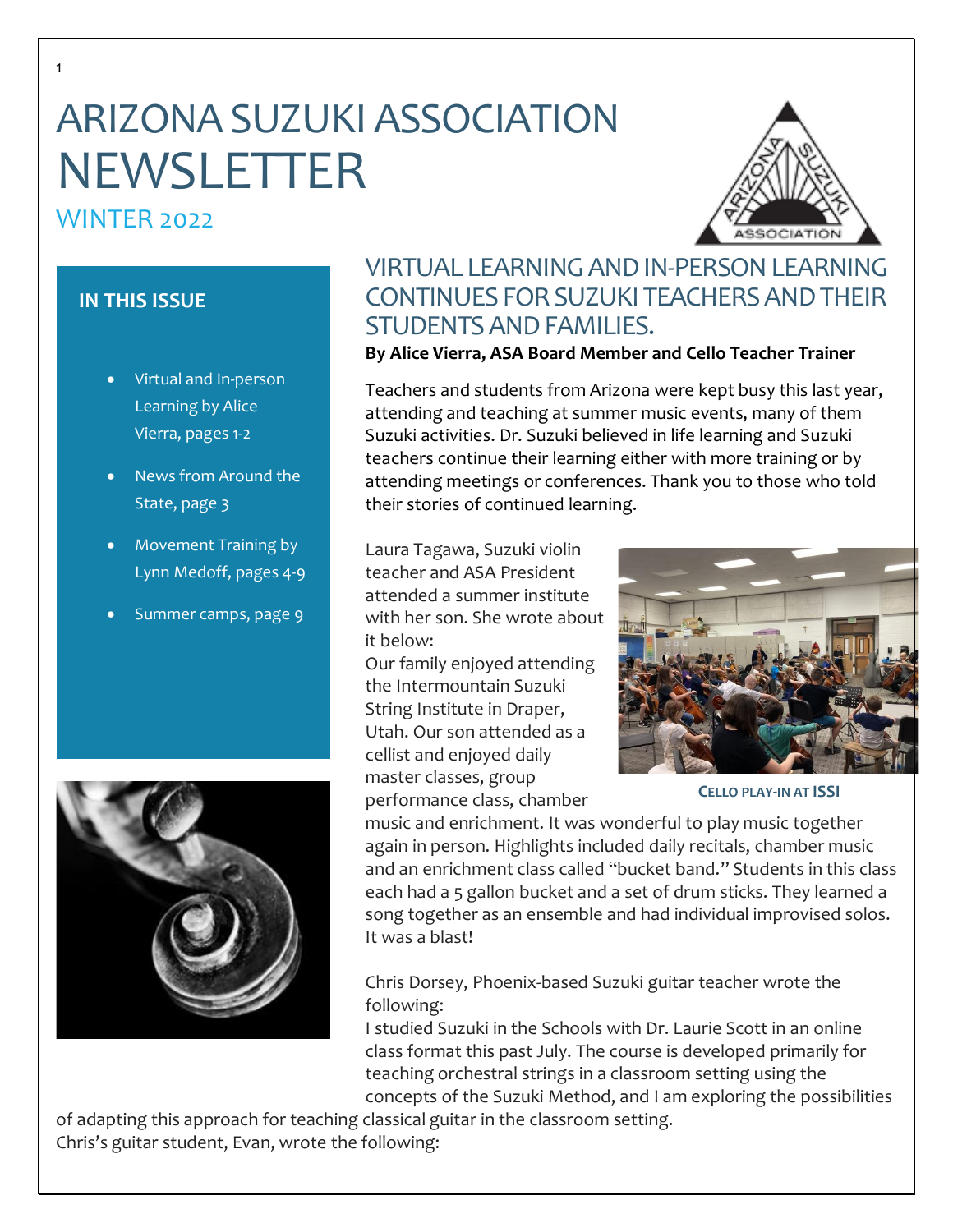I attended the Guitar Foundation of America Guitar Summit, a four day program. Each day of the Guitar Summit featured two guest artists. The Guitar Summit had a wide variety of performances and topics. One of the artists, Jiji Kim from Korea, spoke about how to make a simple melody and turn it into a song using a music production software. Another guitarist, Evan Taucher, spoke about etudes and how to understand what each is trying to emphasize while playing it musically.

Performers also played a wide variety of music from contemporary music such as Danza del Cimarron to classical pieces like Bourree 996 in E minor by Bach. I learned about some new repertory and new techniques. The Guitar Summit was a great event to attend because of its broad performances and topics.

### Anne Gratz, Tucson cellist, wrote about her experience below:

I am grateful for the recent opportunities to take Suzuki teacher training courses online. After taking ECC with Alice Vierra in February, 2021, I continued with Unit 1 with Shu-Yi Scott as part of the Greater Washington Suzuki Institute in June, followed by Dr. Scott's enrichment course in July. Later in July I took Tanya Carey's Unit 2 course through the American Suzuki Institute. Anne is the principal cellist of the Tucson Symphony Orchestra, Tucson Pops Orchestra, and True Concord Orchestra, and has been an active teacher in Tucson's music programs as well as her own private studio for 15 years. She is looking forward to continuing her Suzuki training, expanding her studio, and becoming more active in the Arizona Suzuki Community.

Kari Weldon, Suzuki voice teacher, joined other voice teachers online during the summer. She writes about the sessions below:

2021 marks the 35th anniversary of the Suzuki Voice Program. In celebration



**DR KUKKAMÄKI AND DR SUZUKI**

Suzuki Voice Teachers and Teacher Trainers from around the world met once a month to discuss Suzuki Philosophy and its connection to Voice, different ways to teach and demonstrate vocal technique, supplementary repertoire unique to each other's countries and cultures, and in-depth study of Suzuki voice repertoire. Each session has given teachers a time to reconnect and inspire each other to continue teaching the Happy Suzuki Way!

Alice Vierra, Suzuki Cello

Teacher and Teacher Trainer, taught at GWSI and offered the following: I was excited and honored to be on the faculty of GWSI, the Greater Washington Suzuki Institute held at the end of June 2021. Having lived in the DC area for many years previous to coming to Tucson, I had attended GWSI to take training, my own children had attended, and I had taught in person doing teacher training for many years. The last time I was in person was in June 2019 and it was held at the beautiful Cathedral School for girls across from the Washington National Cathedral. I wasn't sure how using Zoom, with the institute being on-line, would compare with that but it was inspirational. They invited a few nationally known artists in for master classes and worked hard to create a fun on-line environment for



**ALICE VIERRA**

participants - for the kids. I enjoyed teaching Unit 2 but also learned by observing other teachers. It was all virtual - but with Suzuki spirit!

 $\mathcal{L}$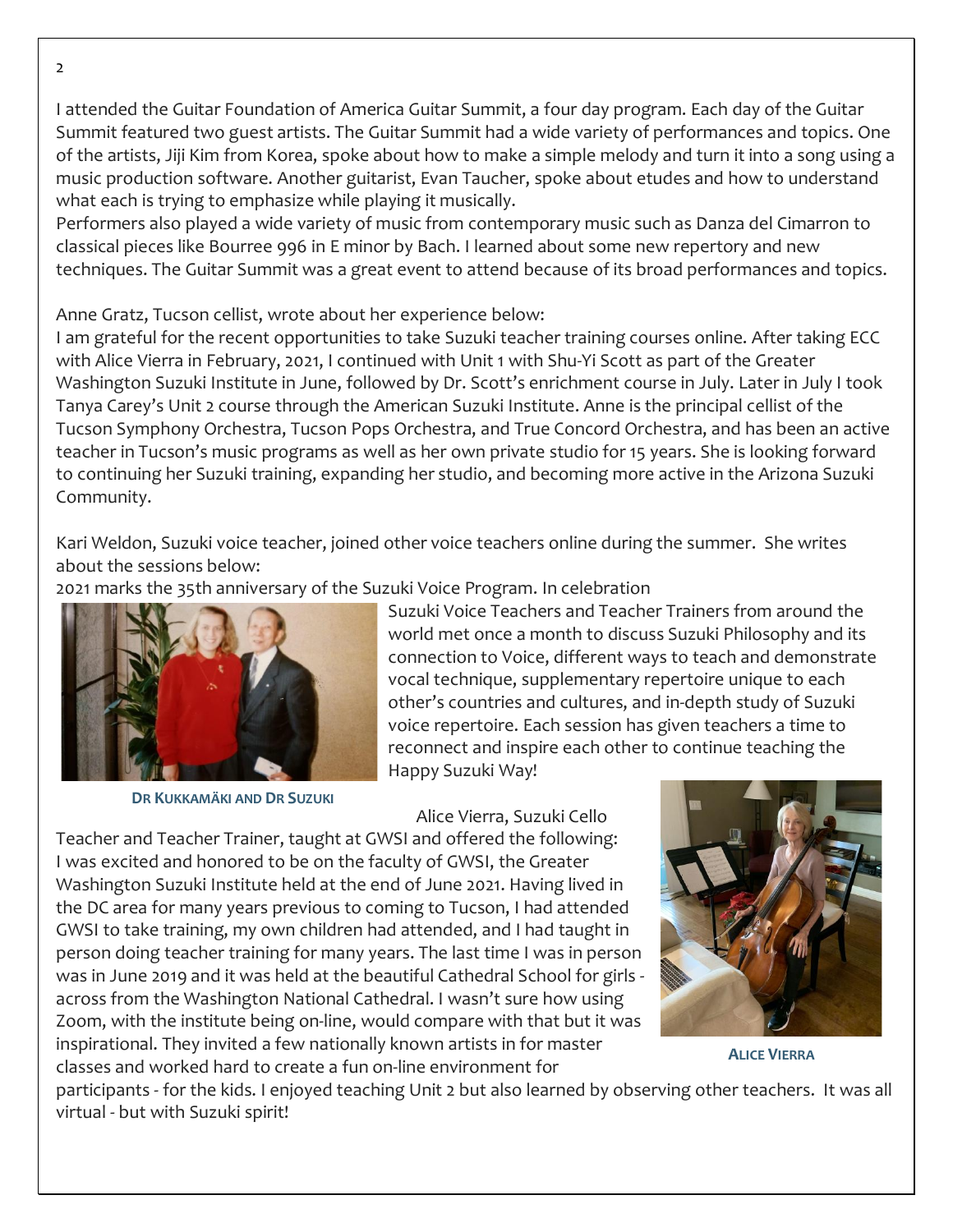# NEWS FROM AROUND THE STATE

### EVERY CHILD CAN!

The 2022 class on Zoom with Alice Vierra has been cancelled. ASA hopes to host the class in 2023. You can find a list of upcoming ECC classes at the Suzuki Association of the Americas website: [https://suzukiassociation.org/events/cour](https://suzukiassociation.org/events/course/ecc/) [se/ecc/](https://suzukiassociation.org/events/course/ecc/)





Talent Education Studios of Chandler are excited to represent Suzuki Strings and Voice at the February 12th Phoenix Suns vs. Orlando Magic basketball game. A small ensemble of 14 students will perform the National Anthem, setting the mood for an exciting night of dribbling and dunking!

On December 11, 2021, students from the Dorsey Guitar Studio, which is hosted by the Summit School of Ahwatukee, performed in the Holiday Showcase at Chandler Fashion Center.



# VSSA STUDENT WORKSHOP

**VALLEY OF THE SUN SUZUKI ASSOCIATION: 2022 WORKSHOP! SAVE THE DAY: SATURDAY MARCH 26TH, 8:30 A.M. TO 3:30 P.M. THEME: SUZUKI GOES TO THE OLYMPICS! LOCATION: CHANDLER, ARIZONA**

**WE'RE SO EXCITED TO ANNOUNCE A WORKSHOP AGAIN! WE'VE BEEN WAITING A LONG TIME TO WELCOME ALL THE SMILING STUDENTS FOR A DAY OF MUSICAL FUN. PLAYING ALL TOGETHER IS ONE OF THE BEST PARTS OF BEING SUZUKI STUDENTS!**

**GAIL ACOSTA, FROM CALIFORNIA, WILL TEACH AT OUR WORKSHOP! WE LOOK FORWARD TO HAVING HER BACK! SHE'S ALWAYS A FAVORITE VIOLIN/VIOLA CLINICIAN. ALSO, AS A FUN BONUS, WE'LL HAVE A SUZUKI VOICE CLINICIAN FROM AUSTRALIA, TEACHING VIA ZOOM!**

**VIOLIN, VIOLA, CELLO AND VOICE STUDENTS WILL HAVE FOUR CLASSES EACH:**

- **• REPERTOIRE**
- **• A MASTERCLASS SESSION**
- **• MUSIC/MOVEMENT OR ADVANCED MUSIC ACTIVITIES**
- **• A LARGE-ENSEMBLE REHEARSAL FOR OUR SPECIAL SUZUKI OLYMPICS THEME MUSIC!**

**THE WORKSHOP CONCLUDES WITH A BIG CONCERT PERFORMANCE FOR FAMILY AND FRIENDS.**

**REGISTRATION WILL OPEN AROUND FEBRUARY 20TH. THE REGISTRATION LINK WILL BE POSTED ON THE FACEBOOK PAGE FOR VALLEY OF THE SUN SUZUKI ASSOCIATION. PLAN TO REGISTER EARLY, SO YOU CAN GET THE SUZUKI OLYMPICS MUSIC AND START PRACTICING IT. QUESTIONS? WANT MORE DETAILS? CONTACT LANI HILL, 480-688-9285 OR [KRHWH](mailto:krhwh@gmail.com)@GMAIL.COM .**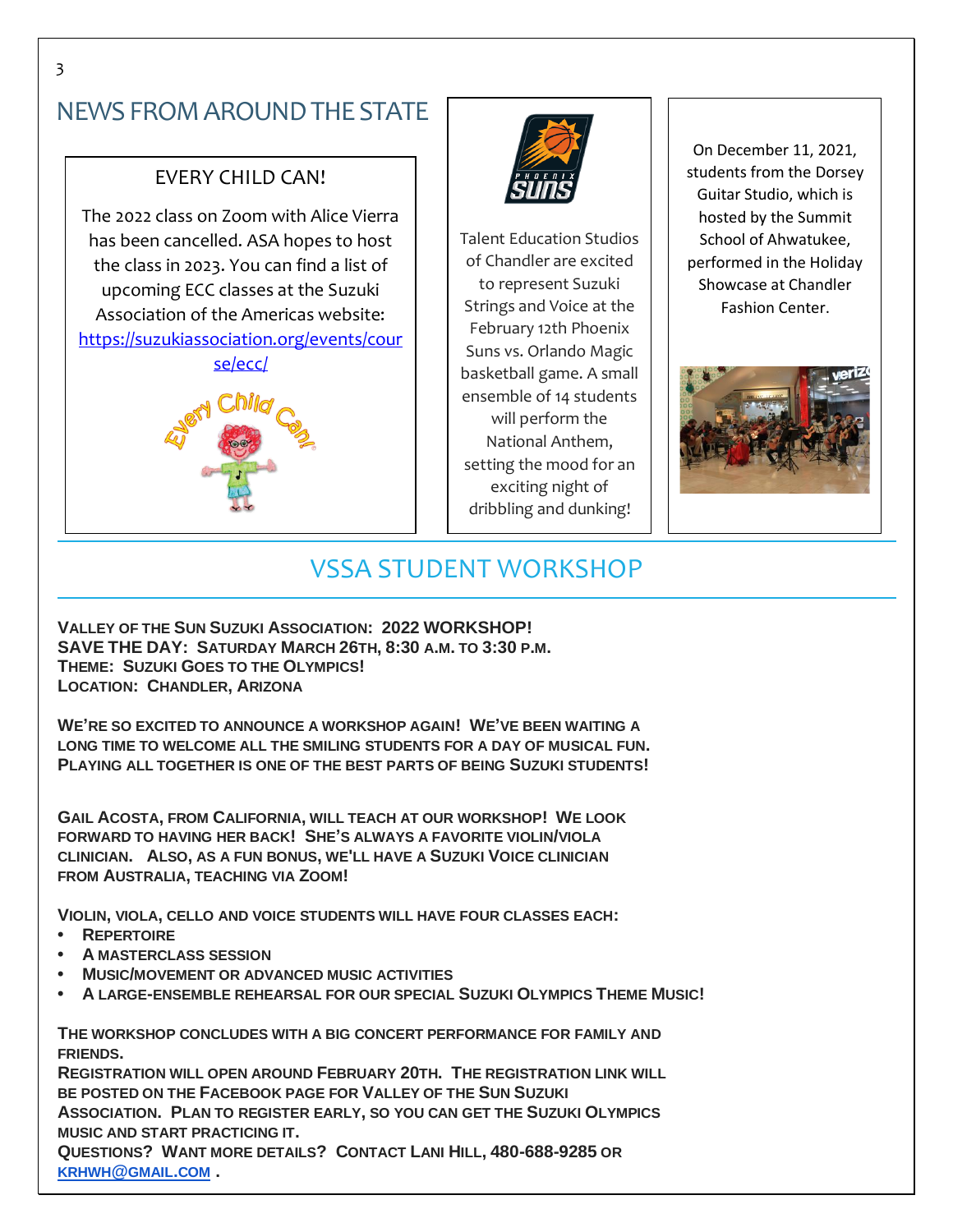# The Importance of Movement Education in the Training of Young Violinists (Part 3 of 3)

### **By Lynn E. Medoff, M.A., M.P.T., Guest columnist**

*Lynn Medoff is a classically trained dancer and physical therapist. She owns and operates Lynn Medoff Physical Therapy in Flagstaff, Arizona. She specializes in the treatment of performing artists and has published and taught in this field. Lynn Medoff holds an MA in dance from the University of Illinois and an MPT from Northern Arizona University.*

Babies instinctively understand how to balance as they move through the stages of sitting, crawling, standing, and walking. Humans generally lose this ability as they age and fall into slumped, inefficient postures. This may be due to the enormous task of maintaining the upright posture, misconceptions about proper posture, and/or the adaptation of a sedentary life. Most people vacillate between two postures, the "strain and the slouch," in an attempt to win the fight against gravity. The former posture has too much tension, the latter not enough. Both postures are inefficient.

The following "balanced posture" images based on Sweigard's "lines-of movement" are designed to aid visualization of good body posture. 20

#### **Balanced Alignment**

#### *Balanced Sitting Posture*

- The pelvis is vertical and balanced on the center of the two rounded bones at its bottom. It is neither tilted forward, causing the lower back to sway, nor tilted back, causing the buttocks to tuck under.
- The lumbar curve assumes a forward curve.
- The rib cage hangs down toward the pelvis,
- The shoulder girdle rests on top of the rib cage and the shoulders are relaxed. The chest floats up and the upper body widens.
- To position the head properly, the spinal column lengthens upward through the center of the neck as the head floats up to balance on top of it.

#### *Balanced Standing Posture*

- The feet are placed directly under the thigh sockets (about 6 inches apart) with the toes facing approximately straight ahead.
- The knees are relaxed and in line with the thigh and the ankle joints.
- The pelvis rests on top of the thighs and is neither pushed forward nor tilted back.
- The trunk is balanced as in the sitting posture.
- The arms hang long at the sides.

Balance, once achieved, must be maintained. This is accomplished via "centering". "Centering" is the ability to maintain equilibrium by balancing the external compressive and internal tensile forces acting upon the body. Irmgard Bartenieff was a dancer and physical therapist who applied Laban's philosophies to her work. She describes "centering" as "being able to connect with the source of one's strength (support) even when in motion so that balance is maintained in all activities"16 (p.108). For Bartenieff, as Laban, centering is crucial for the maintenance of dynamic alignment.

## RENEW OR JOIN ASA TODAY!

- ASA membership is still only \$10 per year!
- Teacher and Family memberships available
- Teachers listed in the Teacher **Directory**
- Receive ASA Newsletters and event announcements
- Renewing and joining is easy, visit the ASA website and click "Join ASA"

[https://azsuzuki.](https://azsuzuki.org/asa-membership-form/) [org/asa](https://azsuzuki.org/asa-membership-form/)[membership](https://azsuzuki.org/asa-membership-form/)[form/](https://azsuzuki.org/asa-membership-form/)

The body's anatomical center of gravity is located within the pelvis, Sweigard likens the pelvis to the hub of a wheel. The upper and lower extremities are the spokes of the wheel. The legs are attached directly to the pelvis at the thigh sockets and the arms are attached indirectly to the pelvis through muscle and fascial connective sheaths. Like the hub, the pelvis is the center of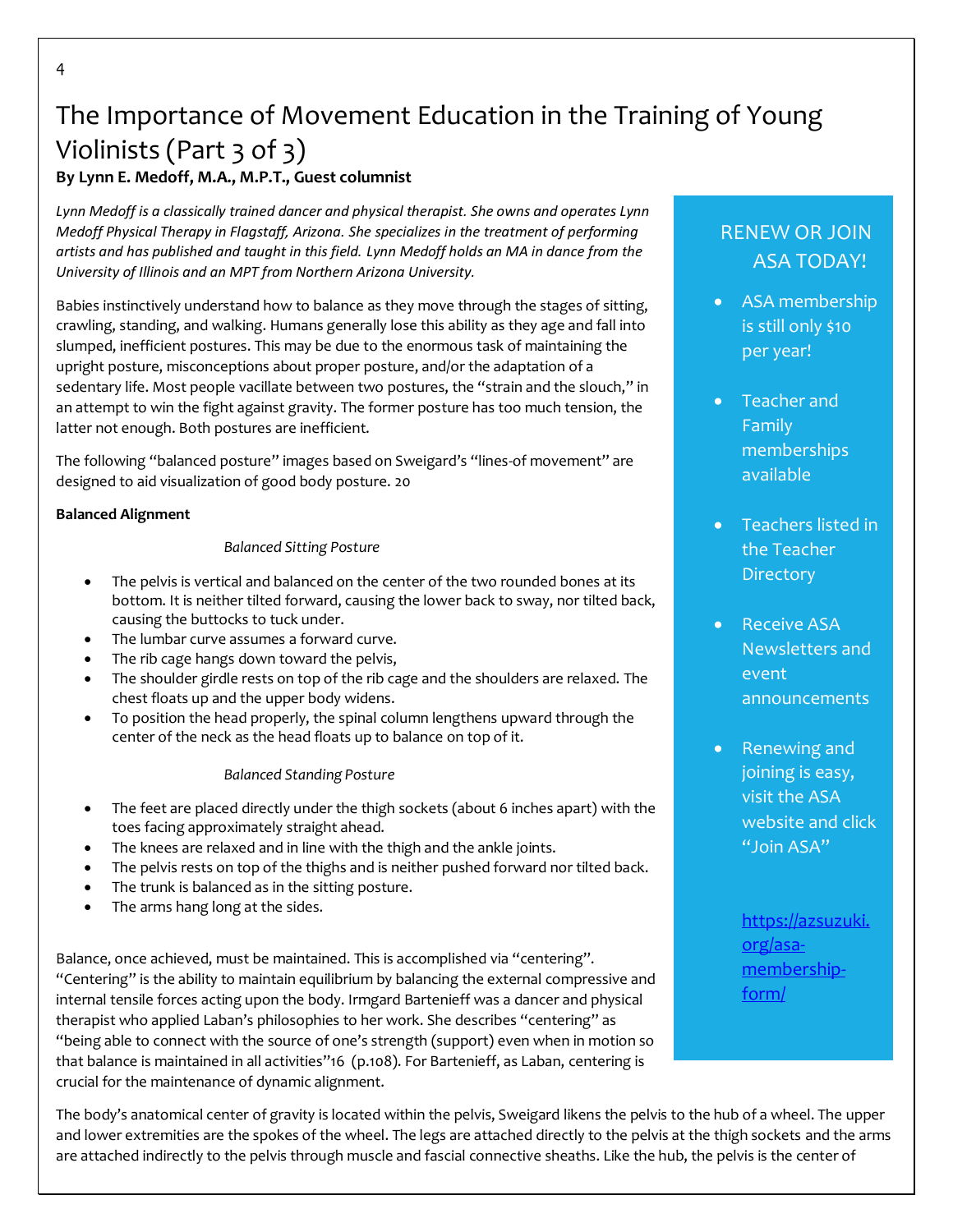control for movement. When stabilized properly, the pelvis initiates and controls movement. 20 Bartenieff states that movement takes on form when it is initiated from the center and its shape is maintained if the central point of reference remains strong. 16 Alignment, which is centered and balanced, allows movement to be realized without overexertion and stress.

#### **POSTURAL FAULTS IN VIOLINISTS**

Many biomechanical faults of the upper body are due to improper alignment of the lower body, particularly the pelvis. However, violin teachers often ignore the lower body while focusing correction on upper-body position. The shoulder girdle is the supportive framework for the upper extremities. It must be balanced to ensure fluid, efficient arm movement. Its balance is dependent upon good trunk alignment, which occurs only when the pelvis is positioned properly. Pelvic position, in turn, is influenced by the placement of the legs. Thus, lower-body alignment should always be addressed when correcting upper-body posture and mechanics, e.g., a left elbow that is shoved too far forward may be due to a posteriorly tilted pelvis (hips swayed forward). The following corrections are often necessary to change postural faults common to adolescent and young adult violinists (Fig. 2).

#### **Correction of Standing Posture**

- Foot placement: the left foot is turned out slightly so the toes point in the direction of the scroll instead of pointing straight ahead. Body weight is over the toes instead of the heels to facilitate weight transfer.
- Knee position: The knees are relaxed and flexible instead of locked and rigid.
- Pelvic position: The pelvis (the body's center) hangs under the rib cage and balances on top of the legs. It is stabilized be a lengthened contraction of the abdominal muscles to prevent the most common positional fault of swaying the hips forward.
- Low back: The lumbar spine assumes a slight forward curve when the pelvis is positioned properly. When the pelvis tips forward into an anterior tilt, the lumbar curve becomes exaggerated; when it tips back into a posterior tilt, the curve becomes flattened.
- Chest, upper back, and rib cage: The chest and upper back are open and broad instead of sunken and rounded forward, causing the rib cage, sternum, and, and clavicle to sink. This should not be achieved by pinching the scapulae together.
- Shoulders: There is width between the shoulders, which are relaxed to allow weight to drop into the elbows. They should not be elevated or pulled forward.



FIGURE 2. Postural faults in violinists. Note the subtle differences between postures a and b. Postural faults present in a: knees are hyperextended, hips are swayed forward, lower back is hollowed out, shoulders are behind pelvis, left elbow is too close to body, and chin is forcibly tucked in to compensate for forward head posture; b: corrected posture.

- Scapulae: The scapulae relax downward on the back; their inner borders are neither pulled inward toward the spine nor allowed to migrate too far forward on the rib cage, as often happens with rounded shoulders and a sunken chest.
- Head and neck: The neck is lengthened and the head floats upward to balance on top of the spine, instead of hanging forward.
- The arms: When the pelvis, rib cage and shoulder girdle are relaxed and balanced, weight falls easily from the shoulder girdle to the arms. The elbows are weighted and move freely. The left elbow should not lock into forward position and the right elbow should not be held too high.

Additional problems occur in sitting. The violinist must position himself or herself properly in respect to the music stand and the conductor. In addition, the chair is often uncomfortable and not conducive to good posture. Correct sitting posture is best achieved by sitting forward on the chair instead of depending on the back of the chair for support.

#### **Correction of Sitting Posture**

- Chair placement: If possible the chair should be placed so that the scroll points toward the conductor.
- Foot placement: Feet are placed firmly on the ground, instead of wrapping around the chair legs. Their position should accommodate the placement of the scroll instead of facing straight ahead. The right foot can be positioned behind the left.
- Pelvic position: Pelvic weight is centered on the bottom of the rocker-like ischial tuberosities. The pelvic is not tipped forward or back and the right hip should not be pulled back. Weight should be distributed evenly on both pelvic bones.

5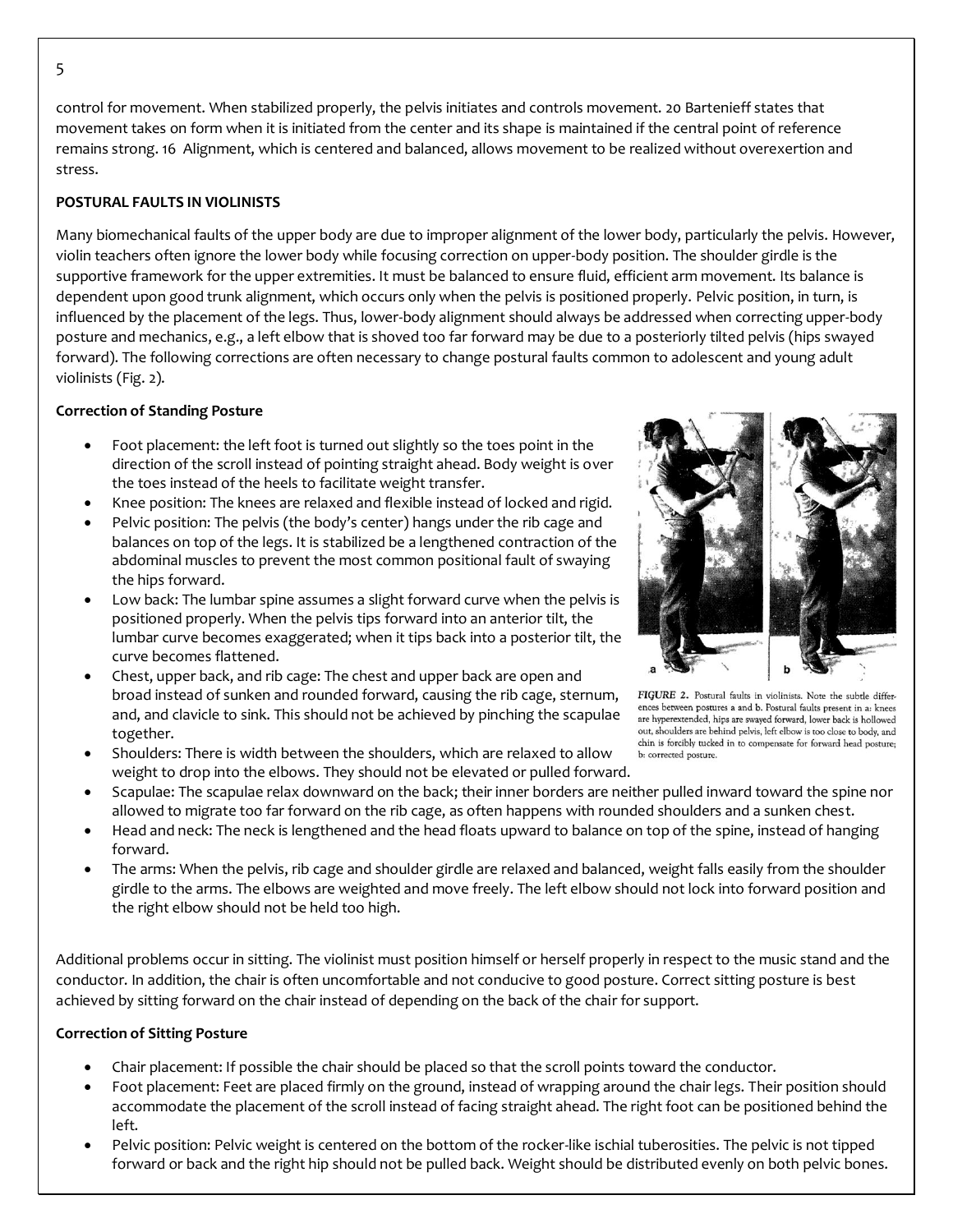- Low back: The lumbar spine maintains its forward curve but is not exaggerated.
- Upper/mid back and rib cage: The thoracic curve is long and supple and not stiffened into a flattened or rounded position. The rib cage hangs down toward the pelvis, instead of thrusting forward.
- Head and neck: The head and neck are balanced and lengthened upward. Straining the head forward to read the music or watch the conductor should be avoided.

#### **NEUROMUSCULAR RETRAINING OF POSTURE AND MOVEMENT**

The retraining process developed by the author to accomplish tension-free balanced alignments and movement consists of five elements. The violinist learns to improve body awareness through exercises that begin on the floor and are later applied to sitting, standing, moving, and playing the violin. Th quality of movements experienced in the exercises enhances the quality of movement desired in the musician's playing.

#### **1. Relaxation and Diaphragmatic Breathing**

Inability of the muscles to relax is a symptom of muscular overuse, often due to faculty posture and poor breathing mechanics. Muscles fatigue as they work to support static postures and off-balance units of weight. The smooth reciprocal action of muscles fibers within a muscle and the synergy of muscles within a functional group are lost. Sweigard states, "The body's response to poor structural alignment, regardless of cause, is to develop patterns of greater muscle activity to cope with the added workload required to maintain equilibrium in an unbalanced structure" 20 (p.184). Chronic tension results, which adversely affects muscle action and coordination. It most often first presents proximally in the back, neck, and shoulders and, if untreated, eventually moves distally to the arms and hands. When proximal stability fails, the muscles of the forearms and hands tighten and lose their ability to relax as they overwork to stabilize the instrument as well as produce music.

Muscle tension also interferes with the proper breathing mechanics. It interferes with diaphragm descent and prevents expansion of the rib cage by decreasing the flexibility of the thoracic spine and ribs. In essence, the breath is held in the chest, encouraging overuse of the accessory inspiratory muscles of respiration.

Posture, breathing, and movement patterns are difficult to change when the body is tense. For this reason, the process of retraining begins with relaxation exercises. Anatomy-based imagery exercises teach the musician to release tension while in a supine hook-lying position on the floor (Sweigard's constructive rest position) (Fig. 3). The musician is then taught efficient diaphragm breathing through centered breathing exercises that encourage full vertical descent of the diaphragm during inhalation without neck and shoulder tension. During exhalation the musician learns how to engage the deep transversus abdominis (Fig. 3). These muscles are important stabilizers of the spine and trunk during movement and maintenance of static postures.24,25 Functional training of this muscle is discussed further in the centering section.

#### **2. Skeletal Balance and Movement Coordination**

Imagined movement exercises developed by Sweigard and presented in her book, *Human Movement Potential, Its Ideokinetic Facilitation,* are employed to change poor postural and movement habits. Images are correlated with lines-of movement, 20 which are designed to improve the relative position of skeletal parts and bring them into better alignment. They are based on the premise that the central nervous system subcortically plans the most efficient muscle action to achieve the visualized goal of movement if voluntary movement is not imposed. Overemphasis of volitional muscular action impedes efficient motor learning. It is ineffective to instruct someone to isolate a certain body part of tighten a particular muscle. A more effective approach "directs" the individual to integrate movement patterns through visualization of the desired movement. The nervous system will then take care of "how" the movement is to be accomplished.

#### **Relaxation Imagery**

- The back of your body melts into the surface that supports it.
- The back of your head melts down.
- Droplets of water on the back of your neck drip down.
- The area beyond your shoulders melts down. The area between your shoulder blades is jelly-like as it softens down.
- The long area behind your rib cage melts down.
- The area behind your pelvis broadens and melts down.
- Visualize your legs hung by a rod under your knees.

6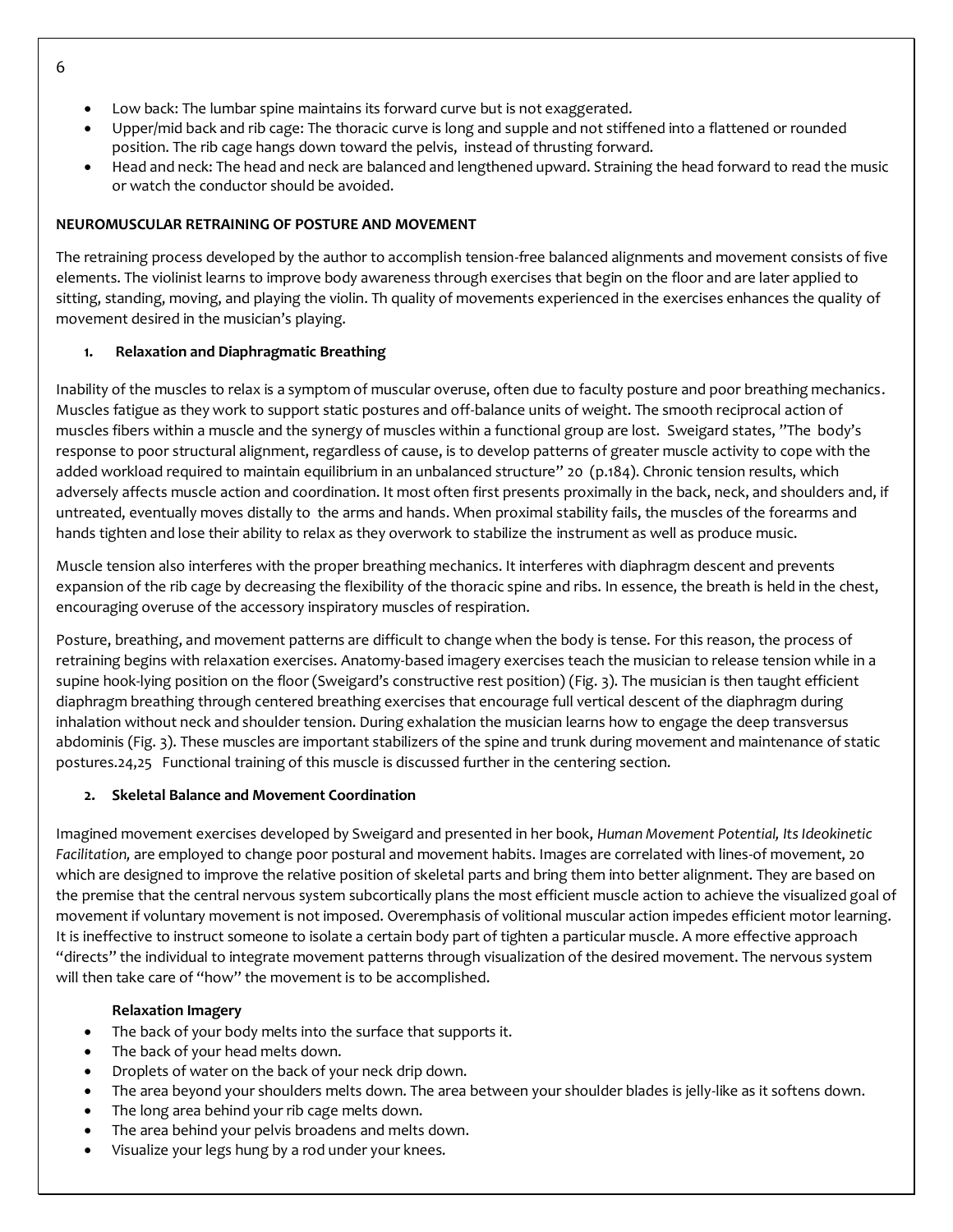Watch your thigh bones slide deep down into the center of your pelvis.

#### **Breathing Imagery**

- Notice the rhythmic flow of breath in and out of your body.
- Visualize the breath traveling down and up a long central axis through your torso.
- Inhale through your nose and watch the breath travel down the long central axis to your pelvis.
- Visualize a balloon in your pelvis filing up with air as you inhale.
- Exhale through rounded lips and watch the abdominal muscles on the front of your pelvis pulling in and up to compress the balloon and send the air back up the long central axis and out the mouth.
- Watch the inhalations grow deeper and longer as your abdomen expands.
- Watch the exhalations grow longer as your abdominal muscles pull in and up.

This is the basis for Sweigard's *Ideokinetic* facilitation of posture and movement. For instance, to correct head posture, it is more effective to imagine the head floating upward than to tuck the chin and stretch the back of the neck. The latter image creates unnecessary muscular tension that interferes with balanced posture; the former image allows the head position to be achieved with minimal effort, while achieving "lift" through the entire body. Janda states that, "Central motor nervous influence is too often ignore as an integral part of the motor system." He states that balanced muscle coordination is the best way to protect our joints and that good movement habits are dependent upon the functional efficiency of the central nervous system. Janda bases this premise upon many factors: (1) the presence of reflexive mechanisms that control our posture (labyrinthine, tonic

neck, and lumbar reflexes), (2) postural and movement patterns common to the painful orthopedic and neurologically impaired patient, and (3) electromyography studies by Belenki et al. (1967) and Bousset and Zattara (1981) that document evidence of anticipatory postural muscle action prior to and during voluntary movement.

Examples of imagined movement used to improve alignment without tension are presented in the descriptions of balanced standing and sitting posture, e.g., the shoulders widen, a string lifts the sternum upward, a string through the top of the head lengthens the head upward, the scapulae hang downward on the rib cage (Fig. 3).



FIGURE 3. Constructive rest position (CRP). CRP is performed on a padded, supportive surface. The head is aligned with the spine. The knees are bent at 90 degrees and aligned with the hips, knees, and ankles. The arms are placed at the sides, on the lower abdomen, across the chest or overhead.

#### **3. Centering**

Signe Brunnstrom defines the center of gravity of a body in *Clinical Kinesiology* as "a point about which the mass of the body is equally distributed and if one were to support the body at this point, it would be equilibrium." 22 She further defines the center of gravity of the human body in erect standing to be "located in the upper sacral region, somewhat above the halfway mark between the soles of the feet and the summit of the head"22 (p. 274). According to Todd and Sweigard, the pelvis is uniquely positioned because the line of gravity and the positioning determines the three major functions of the pelvis as related to movement and posture:

- Weight support and weight transfer. The spinal column carries the weight of the trunk, head, and upper extremities to the pelvis, its supportive base. The pelvis then transmits this weight to the lower limbs.
- Movement initiation and movement control. Todd states that organized movement in the body is initiated at the base of the upright column. Attached to the pelvis are fifty seven muscles that run in every direction, connecting the head, thorax, and upper and lower extremities, to the pelvis. 23 Movement involving the coordination of proximal, distal, and opposing segments from the head to the toes are integrated at the pelvis.
- Stabilization of posture. In order to function properly in the above-stated roles, the pelvis must be stable. This stability is influenced by the many muscles that attach directly or indirectly to the pelvis via fascia (connective tissue sheaths). Of prime importance are the abdominal muscles, which should be functionally trained to maintain pelvic stability and to integrate movement. As we age, functional strength of the abdominal muscles decline due to poor posture, deconditioning, and sedentary habits. Common abdominal strengthening exercises that utilize the "crunch" with or without the aid of exercise contraptions do not build functional strength. Rather, they compress the trunk by overengaging the superficial rectus abdominal. 24 The "crunch" creates tensions in the upper body, head, neck, and back and encourages a compressed, rounded-shoulder, forward head posture. Properly trained abdominal muscles lengthen

7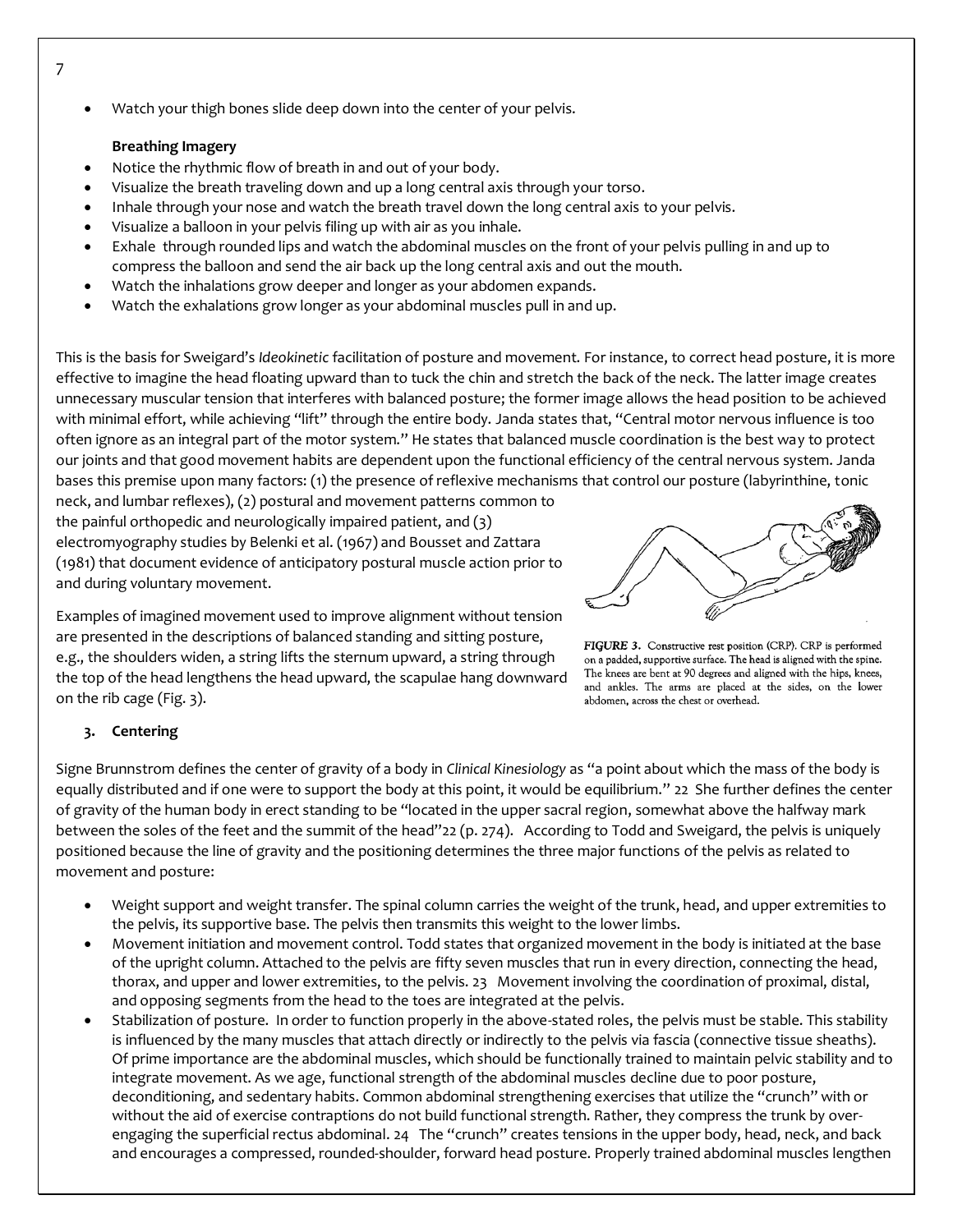the trunk as they support it in a firm cylindrical shape. The transversus abdominis locally stabilizes the lumbar spine, 24.25 while the rectus abdominis, external oblique, and internal oblique muscles maintain their length on the front and sides of the trunk. This action of the abdominal muscles allows the pelvis to assume a centered, balanced position at the base of the spinal column, which enables it to function effectively in the three aforementioned roles of weight support and weight transfer, movement initiation and control, and posture stabilization. In this manner the abdominal muscles promote balanced, dynamic posture during all functional movements and discourage static holding of the muscles.

#### **4. Lengthening**

The concept of lengthening is used in the retraining process to achieve two goals: (1) a "lift" through the body to counter the force of gravity and (2) optimal resting length and length-tension properties of the muscles. Resting length is defined as the length as would occur when the skeleton is well aligned in standing. 20 Length-tension refers to the most effective length at which a muscle can exert tension to contract. 26

Even when balanced, the skeleton cannot maintain its upright alignment unless the fall of weight is through its bones is countered. Todd states that the bones are compression members that carry weight downward in accordance with the law of gravity and that this weight fall is countered by the upward tensile force provided by the muscles. 23 As already discussed the abdominal muscles are of prime importance in this role. Images to optimize a "lift" through the body include: the head floats up to a position itself on top of the spine, the chest floats up, and the abdominal muscles lengthen the front of the body. Images must be carefully chosen so as not to create muscular tension. Words such as tighten and hold should be avoided. (Fig. 4).

FIGURE 4. The balance of compressive and tensile forces. When the head and the units of weight of the trunk are balanced, the downward flow of weight through the skeleton is balanced by upward tensile forces: The femur thrusts upward into the acetabulum; the abdominal wall lifts the front of the body; the sternum floats upward; a string lifts the top of the head upward.

When the skeleton is balanced and stabilized, muscles function is most efficient, as the muscles acting upon and supporting the joints are balanced and resting at the their most optimal length. Resting length and the length-tension properties of the muscles are adversely affected when the muscles struggle to support a poorly aligned skeleton. In several papers written between 1069 and 1974, Janda states the muscle dysfunction plays an important role in the development of painful conditions resulting from postural defects. He points out that certain muscles develop tightness in the presence of postural defects, e.g., the abdominal and gluteal muscles, whereas other muscles weaken, e.g., the spinal erectors and the hamstrings. 21 In their text, *Muscles, Testing and Function,* Kendall and McCreary state, "Muscle weakness or shortness may cause faulty alignment, and faulty alignment may give rise to *stretching weakness* or *adaptive shortening* of muscles*.* For example, weakness of the muscles that hold the scapulae toward the rib cage and spine may cause the shoulders to round forward and the pectoral muscles of the chest to tighten. 27 Janda states that clinical experience supports Sherrington's laws of reciprocal innervation that: tight muscles act in an inhibitory way on their antagonists"21 (p.32). He thus concludes that it is better to stretch tight muscles before strengthening weak muscles and that it is not uncommon for inhibited weak muscles to regain strength after their antagonists are stretched. 21 Sahrmann states that tight muscles pull the bones they are attached to into faulty alignment. Releasing the tight muscles corrects this alignment and restores a more efficient resting position of the antagonistic muscle, allowing it to contract more efficiently. 28 Good muscle function cannot be restored until the bones are properly aligned and the muscles are in their most efficient resting length. Thus, strength training is not begun until this is achieved.

#### **5. Strengthening**

Movement patterns are smoother, stronger, and more energy-efficient when the body is well aligned and centered and muscle tone is balanced. Thus, strengthening is most effectively implemented once the violinist has internalized the four concepts discussed above: relaxation, centering, lengthening, and balance. Increasing muscle strength through traditional conditioning does not necessarily decrease painful symptoms or improve playing endurance and quality. In addition, musicians often mistrust traditional strengthening exercises for fear they will adversely affect technique and artistic expression. An effective strengthening program is sensitive to the needs of the performing artist. It addresses the musician's posture and movement mechanics and helps the violinist develop the type of strength and endurance needed for extended violin paying playing. It must be kept in mind that movement and postural patterns practiced during exercise transfer to violin playing. Thus, the manner in which the violinist performs the exercises is extremely important. If body mechanics are faulty, they must be corrected. This can